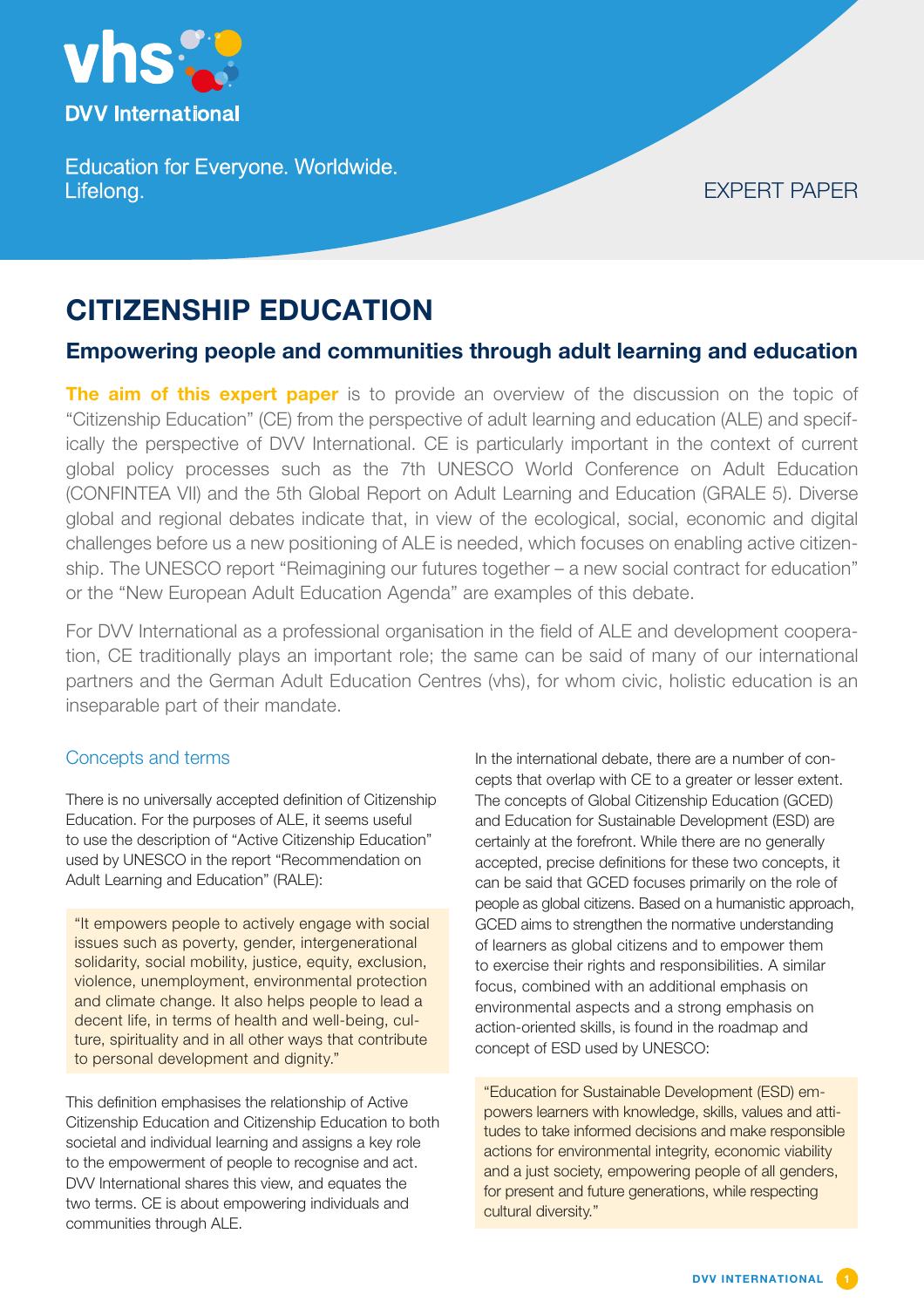Relevant references also draw on current debates on transformative or "change-oriented" ALE. The classical concept of "transformative education" according to Mezirow must be distinguished from CE, as the former only refers to biographical and individual learning. The model of "change-oriented" ALE offers important starting points, especially for the social dimension of CE. Change-oriented ALE aims to empower people to shape change. This explicitly takes the societal aspect into account by enabling learners to build a democratic, just and ethical world together, even against resistance.

Finally, it is worth noting the danger of generalising Western concepts of democracy or societal construction globally, especially when defining the objective of CE. CE starts from the universality of human rights. It must be emphasised that, from our experience, the possibilities of implementing CE offers depend strongly on the political and cultural system. In this context, it is not always permissible to assume a Western understanding of democracy that focuses strongly on political aspects, favours representative forms and places individualistic concepts at the centre.

#### Our approach: cross-cutting, regional, needs-oriented

Citizenship Education is a core concern of DVV International. DVV International works worldwide to overcome disadvantage, improve sustainable livelihoods and promote the human right to education. CE is a central concept for achieving these goals. The terms "empowerment, development and dignity", which are attributed to Citizenship Education in the RALE report by UNESCO, are core attributes of the holistic, broad-based approach to adult education that DVV International pursues. Our understanding goes far beyond the acquisition of skills and knowledge. Rather, education enables people to develop an understanding of themselves and their own social and political environment and to empower themselves to act effectively.

More than other educational sectors, ALE is oriented towards the specific needs of people, a basic prerequisite for the success of Citizenship Education. ALE makes it possible to respond to the individual circumstances of each learner. This includes regional, political and cultural conditions as well as individual learning and educational levels. Unlike school, vocational or academic education, ALE is able to be flexible in its form and can be designed as a formal, non-formal or even informal learning process, depending on the framework conditions and learning needs.

More than other educational sectors, **ALE** is oriented towards the **specific needs** of **people**, a basic prerequisite for the success of **Citizenship Education.**

DVV International understands Citizenship Education not only as a concrete curricular component, but rather as a central cross-cutting issue. This cross-cutting nature of CE is closely linked to the basic idea of our intersectoral approach, which we pursue in our work. In our projects, we link different concepts and learning contents with each other, depending on the framework conditions on the ground. For example, we link literacy projects with contents of democracy education, and we link income-generating measures with gender issues. There is probably no DVV International project in which the basic ideas of Citizenship Education cannot be found. At the same time, the specific perspective on CE can be very different in the more than 30 countries where we work in cooperation.

#### **DVV International in practice**

Numerous DVV International projects illustrate the effective intersectoral linkage of Citizenship Education as a cross-cutting theme in adult education. A look at various projects in Asia and Africa shows the different regional and local perspectives and framework conditions.

#### Mali – integrated literacy strengthens participation

The inhabitants of rural communities in Mali often do not have any official documents, neither birth certificates nor information about their family status. The main reason for this, apart from poor local administration, is the high illiteracy rate (64 percent) in the African country. The consequences of this situation are manifold and range from lack of access to schools and to health and social services to inheritance issues and denial of the right to vote. The consequences of a lack of documents are thus both personal and political.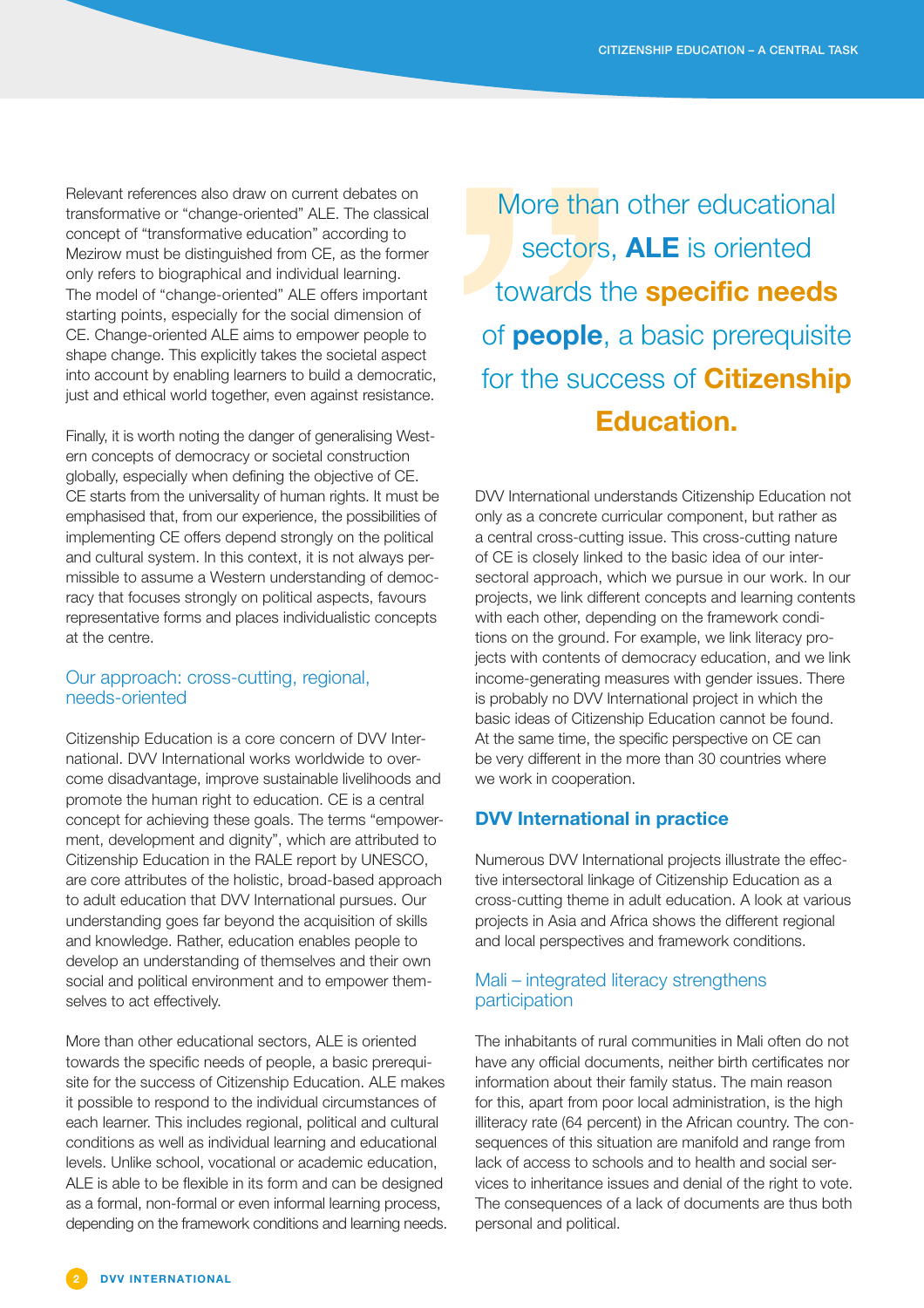These difficulties prompted a group of about 30 citizens from five villages in the Markala area to act. The issue was raised during REFLECT courses run by our partner organisation CERDEPE. REFLECT is a method of adult literacy that encourages participants to analyse and deal with their everyday problems. Political issues often come up in the process. In this case, the participants became aware of the disadvantages of not having valid papers. They then secured the support of the local administration and started an information campaign in five villages with the help of CERDEPE. A local radio station was won over to draw attention to the activities. It broadcast information on the awarding of official marriage certificates to couples who were already traditionally married. In the end, through the activities of the villagers, several hundred children received birth certificates and several dozen couples got their status legalised. Voter turnout in the affected villages increased measurably. The civic education provided here had a direct impact on people's living conditions.

DVV International's role in the project was not limited to supporting the REFLECT circles. It also included the provision of teaching and learning materials, the training of trainers and monitoring. In addition, the technical and management capacities of our partner CERDEPE were strengthened.

## Building resilience in Kyrgyzstan and Tajikistan

More than 30 years after the collapse of the Soviet Union, the border between Kyrgyzstan and Tajikistan is still disputed in over 70 places. The EU project "Peaceful villages evolvement" is implemented in six villages directly crossed by the unclear international border. While the governments of the two countries have been trying for years to find ways to clearly demarcate the border, everyday conflicts continue to arise between the inhabitants, which often result in violence. In the course of these conflicts and their communication via social media, reservations and stereotypes are reinforced on both sides. This is aggravated by the widespread idea that they cannot make a difference or decide anything.

DVV International's project seeks to strengthen residents' resilience to hostile nationalist or religious rhetoric by strengthening their cognitive, psychological, rhetorical and social skills. This is done in various ways: In the youth programme, multiplier trainings on the basics of global citizenship are offered. A peace academy for influential women accompanies the implementation of cross-border women's initiatives, and various video

clips such as "Men Represent Gender Equality and Peace" accompany these initiatives. A handbook produced in the project includes modules on civic engagement, global citizenship, digital skills, leadership, self-awareness, critical thinking, diversity and tolerance. At the halfway point of the project in December 2021, more than 4,300 participants had been reached. In the "Community Safety Dialogue", cross-generational discussions are held, addressing topics such as history, identity, family culture values and positive social norms in different formats. They include intergenerational discussions in the local tea house, schools or other public places.

#### Learning to live together – raising awareness of migration in Tunisia

Lack of language skills is a barrier to successful integration and participation. According to estimates by DVV International, around a quarter of the approximately 53,000 migrants in Tunisia come from countries in sub-Saharan Africa. A digitally supported survey of affected people by DVV International in cooperation with the African



Leadership and Development Association (ALDA) revealed that among the 63 per cent male and 37 per cent female respondents, they cited lack of language skills as the main problem regarding integration into Tunisian society.

There is a lack of sufficient knowledge of Arabic and knowledge of the Tunisian dialect of Arabic. In addition, there is a lack of knowledge on the part of the responsible authorities about this specific group with countries of origin south of the Sahara. Our project "Learning to live together – Inclusion of the sub-Saharan African community in Tunisia" contributes to the integration of migrants from sub-Saharan countries and thus indirectly to peaceful coexistence in Tunisia. The target groups included both people with a migration background and community representatives.